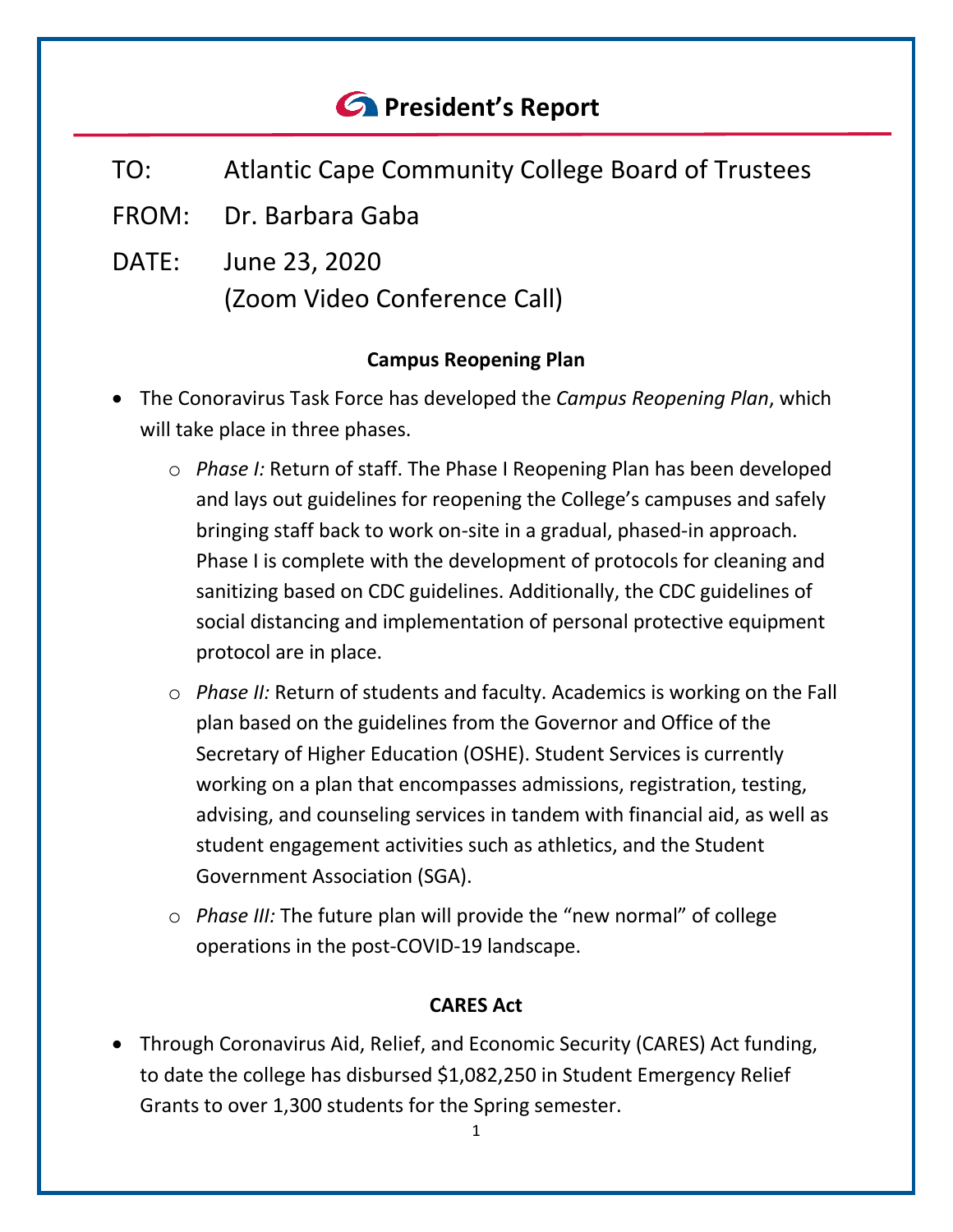- Applications for the Summer Sessions have been sent to students and a review of responses is in progress for awarding Summer Student Emergency Relief Grants.
- Atlantic Cape's grant application for the Governor's Emergency Education Relief (GEER) Fund, authorized by the CARES Act, was submitted timely to the Office of the Secretary for Higher Education (OSHE) for possible additional funding to help with costs associated with the COVID-19 pandemic.

# **Legislative Advocacy**

• Dr. Gaba met with Assemblymen John Armato and Vince Mazzeo to thank them for their support; discussed the impact of COVID-19 on the college and the unprecedented challenges faced by students; and advocated for additional state financial assistance needed because of COVID-19. While we are very grateful for the CARES Act funding, it carries with it many restrictions that do not fund the gap we expect in our operating budget due to lower than budgeted enrollment and reduced State funding expected for next year.

# **Statewide Marketing Initiative**

• The New Jersey Council of County Colleges (NJCCC) is organizing a "One Voice Marketing Campaign". All community colleges are submitting information and marketing materials to continue the marketing campaign process.

# **Technology Upgrades**

# *Wireless Internet Upgrades*

• An upgrade to the college's wireless internet is underway for all three campuses to be complete for the Fall Semester. The new upgraded wireless infrastructure will provide higher bandwidth and performance and will allow students, faculty and staff seamless access to the internet without the need to continue to authenticate to the wireless system.

# *Atlantic Cape Mobile App*

• *Atlantic Cape Connect*, the Ellucian mobile application, is live for all students, faculty and staff. This provides an enhanced process for registration, financial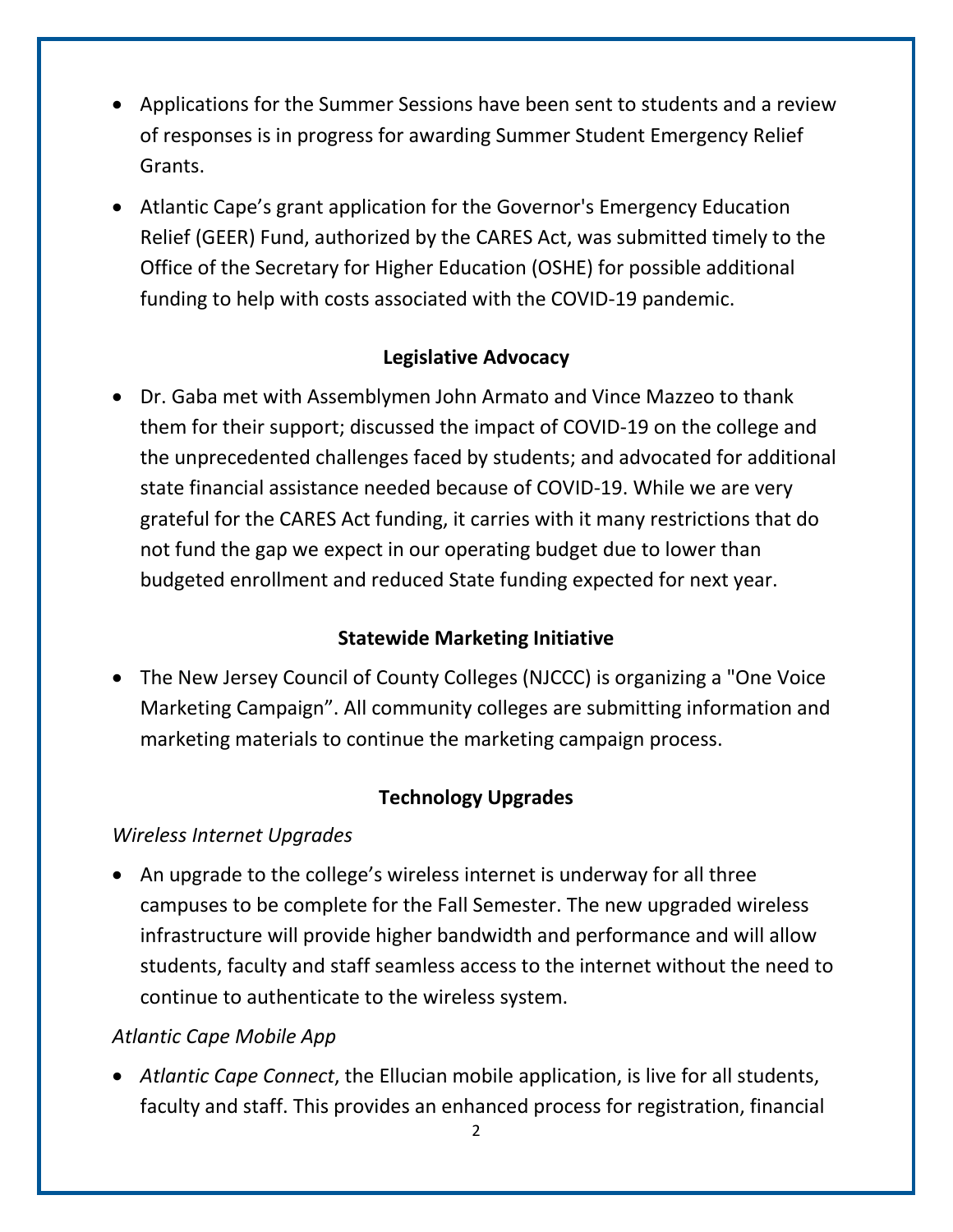transactions, and other tasks. To date there have been over 1,800 downloads of the app.

# *IT Upgrades through CARES Act Funding*

- As part of the Cares Act funding, the IT department is working on plans to enhance the following technology areas:
	- o Zoom enterprise site licensing. This will cover for all staff, faculty and students.
	- $\circ$  The upgrade of (100) laptops in classrooms and labs across the (3) campuses.
	- $\circ$  The upgrade of (176) laptops for faculty and staff.
	- o The upgrade of Webcams for student use online.

#### *Student Laptop Loaner Program*

• The *Student Laptop Loaner Program* has been extended for students who are continuing to register for classes as an incentive for enrollment. The number of computers available will be expanded through the utilization of classroom computers and additional purchases.

#### *Enhancements to Remote Operations*

- Cell phones were provided to specific staff members for answering critical phone calls. Office desk phones and college main lines were redirected to cell phones in order to provide the same level of service while staff are remote.
- The IT Department implemented unified communications between office voice mail and email. This will allow staff members to receive telephone voice mail messages on their computers via an email application.

# **Student Accomplishments**

- The New Jersey Higher Education Student Assistance Authority (HESAA) has appointed Joelle Motley, our Student Government Association President, to serve as an alternate member of the 2020-2021 Student Advisory Committee.
- In this role, Ms. Motley will have input in the development of our state's student assistance policy and the opportunity to run for the position of Chair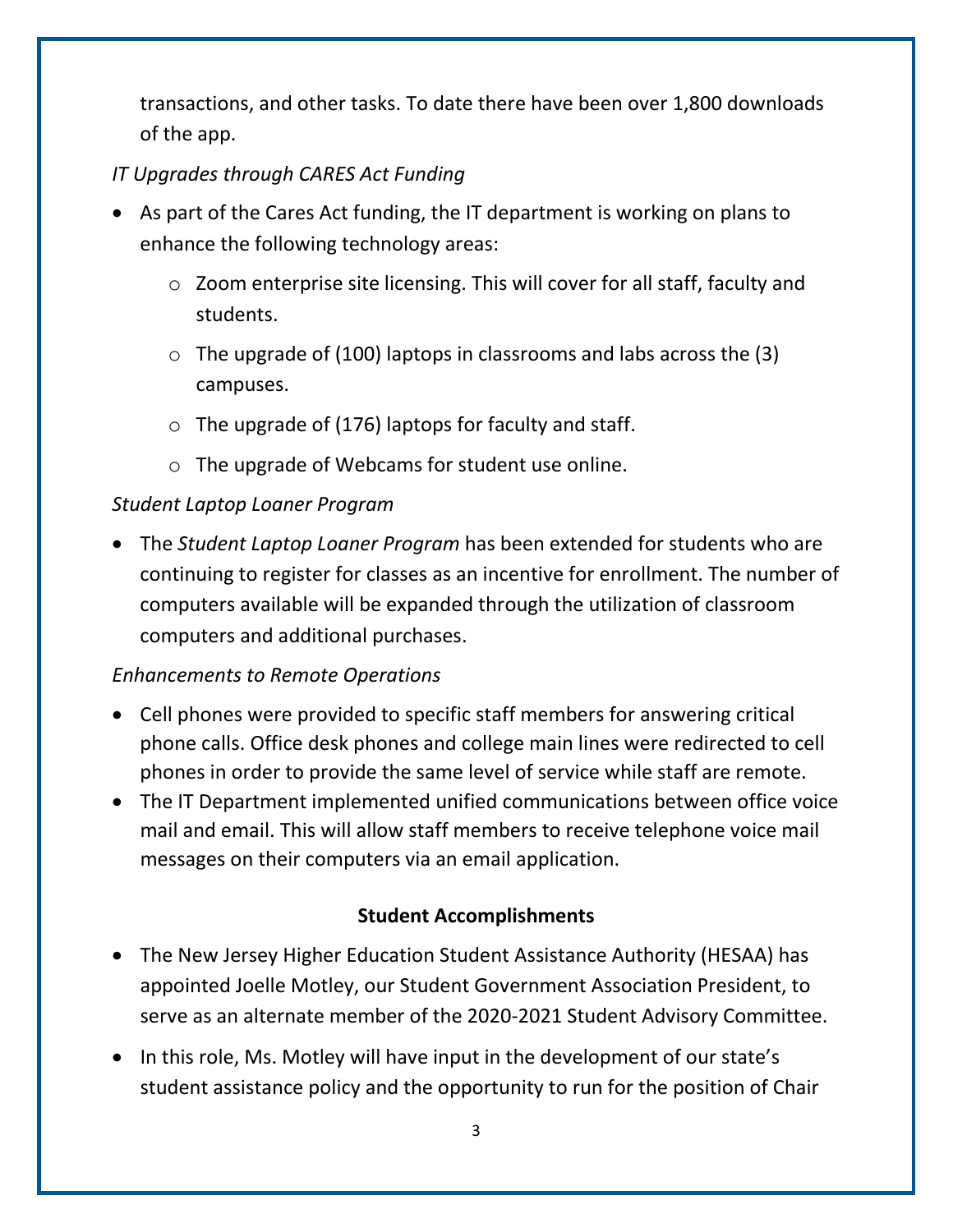and Vice Chair for the Committee, which have voting rights on the Higher Education Student Assistance Authority Board.

# **Virtual Coffee with the President**

• Dr. Gaba hosted a virtual *Coffee with the President* on Thursday, June 18. Over 130 faculty and staff participated. Dr. Gaba provided an updated on the plans for reopening the college campuses; the college budget; Commencement; Chapter 12 construction projects; technology upgrades; marketing and community outreach efforts; CCOG and CARES Act funding for students; and Foundation fundraising activities. A robust Q&A with faculty and staff followed.

# **Workforce Development**

# *New Programs Approved for Federal Financial Aid*

- Three Workforce Development programs have been approved by the New Jersey Department of Education for Federal Financial Aid:
	- o Paramedic Science Program
	- o Certified Clinical Medical Assistant CCMA
	- o Certified Fundamentals Cook CFC
- This approval will allow students the opportunity to apply and receive financial aid funds as well as earn both a credential and college credits toward technical degrees. Strategic marketing efforts are underway to advertise these programs.

# *Cape May County Out-of-School Youth Program*

• The Cape May County Out-of-School Youth Program grant has been extended through June 30, 2021. The program focuses on providing youth pathways to the workforce while earning certifications. The Hospitality program will include both the Guest Service Gold certification as well as the Certified Front Desk Agent credential. Participants will be provided an internship experience at a Cape May County hotel or motel.